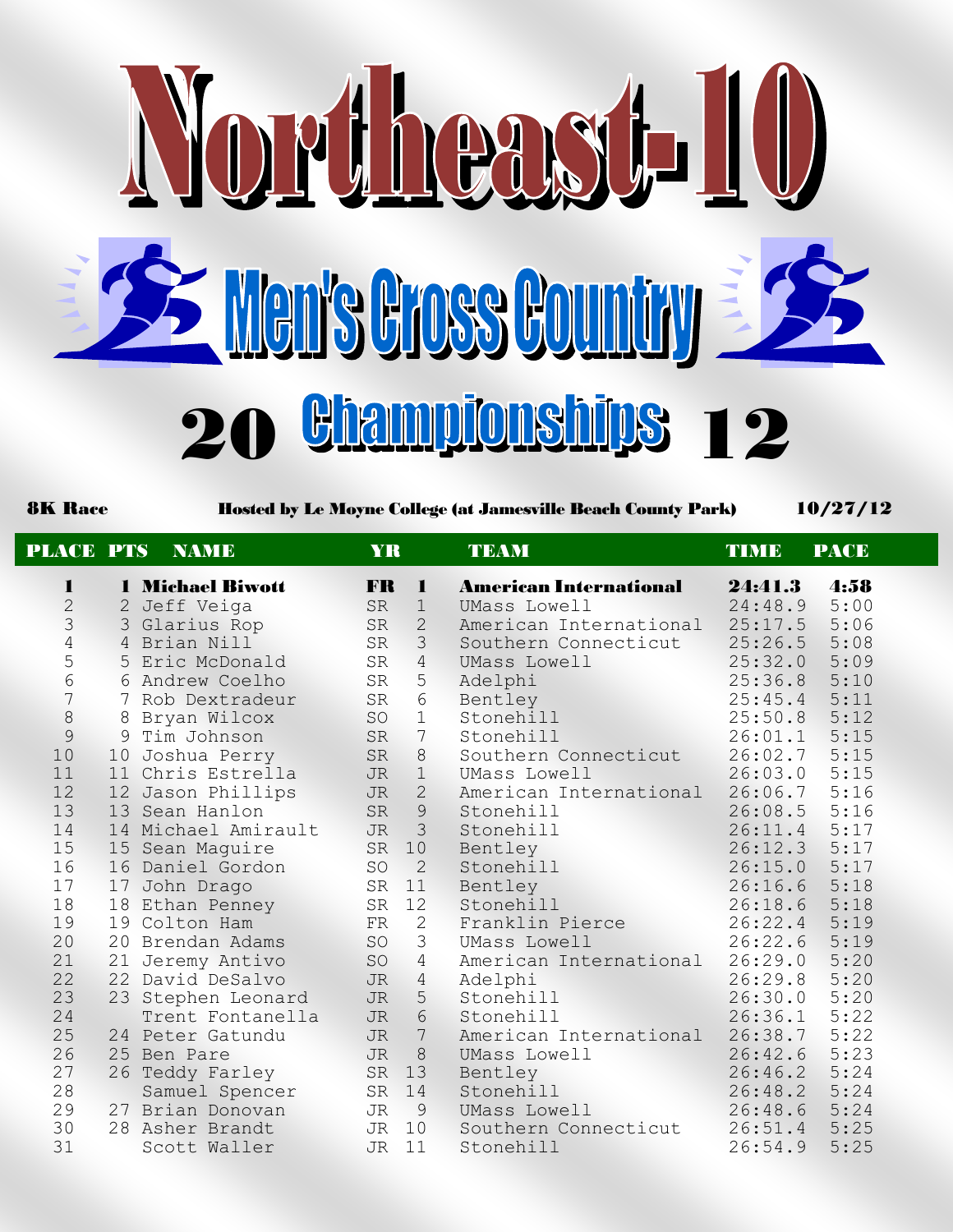| 32<br>33<br>34<br>35<br>36<br>37<br>38<br>39<br>40<br>41<br>42<br>43<br>44<br>45<br>46<br>47<br>48<br>49 | 37 | 29 Eric Young<br>Nate Webber<br>Paul Cina<br>30 Paul Fort<br>Robert Massey<br>31 Curtis Trueb<br>32 Mark Hegarty<br>33 Tom Saksa<br>Padraic Donovan<br>34 Nick Christensen<br>35 Ryan Healy<br>36 William Marois<br>Tony Fiermonte<br>38 Brendan Abrams<br>Dan Zawalich<br>39 Aaron Maurais<br>40 Craig Robinson<br>Lucas Parsons | JR<br>JR<br>JR<br>SO<br>FR<br>SR<br>FR<br><b>SO</b><br>FR<br>FR<br>JR<br>FR<br>JR<br>SO<br><b>SO</b><br>FR<br>SR<br>FR | 12<br>13<br>14<br>5<br>3<br>15<br>4<br>$\sqrt{6}$<br>5<br>6<br>15<br>7<br>16<br>7<br>$\,8\,$<br>$8\,$<br>16<br>9 | Saint Rose<br>Stonehill<br>Stonehill<br>American International<br>Stonehill<br>Bentley<br>UMass Lowell<br>Southern Connecticut<br>UMass Lowell<br>Merrimack<br>Adelphi<br>Adelphi<br>Assumption<br>Adelphi<br>Stonehill<br>Merrimack<br>Bentley<br>UMass Lowell | 26:55.8<br>26:57.5<br>26:58.9<br>27:00.0<br>27:00.4<br>27:01.8<br>27:02.2<br>27:02.7<br>27:04.6<br>27:09.8<br>27:11.2<br>27:12.5<br>27:13.3<br>27:14.2<br>27:17.9<br>27:19.9<br>27:22.8<br>27:24.9 | 5:26<br>5:26<br>5:26<br>5:26<br>5:26<br>5:27<br>5:27<br>5:27<br>5:27<br>5:28<br>5:29<br>5:29<br>5:29<br>5:29<br>5:30<br>5:30<br>5:31<br>5:31 |
|----------------------------------------------------------------------------------------------------------|----|-----------------------------------------------------------------------------------------------------------------------------------------------------------------------------------------------------------------------------------------------------------------------------------------------------------------------------------|------------------------------------------------------------------------------------------------------------------------|------------------------------------------------------------------------------------------------------------------|-----------------------------------------------------------------------------------------------------------------------------------------------------------------------------------------------------------------------------------------------------------------|----------------------------------------------------------------------------------------------------------------------------------------------------------------------------------------------------|----------------------------------------------------------------------------------------------------------------------------------------------|
| 50<br>51                                                                                                 |    | 41 Dominick Costanzo<br>42 Edmund Brown                                                                                                                                                                                                                                                                                           | SO<br><b>SO</b>                                                                                                        | 9                                                                                                                | Saint Rose                                                                                                                                                                                                                                                      | 27:25.9<br>27:26.3                                                                                                                                                                                 | 5:32<br>5:32                                                                                                                                 |
| 52                                                                                                       |    |                                                                                                                                                                                                                                                                                                                                   | JR                                                                                                                     | 10<br>17                                                                                                         | Saint Rose<br>UMass Lowell                                                                                                                                                                                                                                      | 27:29.5                                                                                                                                                                                            | 5:32                                                                                                                                         |
| 53                                                                                                       |    | Tyler Sullivan<br>43 Samson Dikeman                                                                                                                                                                                                                                                                                               | SR                                                                                                                     | 17                                                                                                               | Saint Rose                                                                                                                                                                                                                                                      | 27:33.6                                                                                                                                                                                            | 5:33                                                                                                                                         |
| 54                                                                                                       |    | 44 Adam Gidley                                                                                                                                                                                                                                                                                                                    | FR                                                                                                                     | 10                                                                                                               | Merrimack                                                                                                                                                                                                                                                       | 27:34.6                                                                                                                                                                                            | 5:33                                                                                                                                         |
| 55                                                                                                       |    | Matthew Cioe                                                                                                                                                                                                                                                                                                                      | <b>SO</b>                                                                                                              | 11                                                                                                               | UMass Lowell                                                                                                                                                                                                                                                    | 27:35.1                                                                                                                                                                                            | 5:33                                                                                                                                         |
| 56                                                                                                       |    | 45 Ryan Cross                                                                                                                                                                                                                                                                                                                     | FR                                                                                                                     | 11                                                                                                               | Franklin Pierce                                                                                                                                                                                                                                                 | 27:36.3                                                                                                                                                                                            | 5:34                                                                                                                                         |
| 57                                                                                                       |    | 46 Conor Higgins                                                                                                                                                                                                                                                                                                                  | <b>JR</b>                                                                                                              | 18                                                                                                               | Bentley                                                                                                                                                                                                                                                         | 27:37.0                                                                                                                                                                                            | 5:34                                                                                                                                         |
| 58                                                                                                       |    | 47 Christopher Reilly                                                                                                                                                                                                                                                                                                             | <b>JR</b>                                                                                                              | 19                                                                                                               | Adelphi                                                                                                                                                                                                                                                         | 27:37.4                                                                                                                                                                                            | 5:34                                                                                                                                         |
| 59                                                                                                       | 48 | Jospeh Smith                                                                                                                                                                                                                                                                                                                      | <b>SO</b>                                                                                                              | 12                                                                                                               | Merrimack                                                                                                                                                                                                                                                       | 27:38.7                                                                                                                                                                                            | 5:34                                                                                                                                         |
| 60                                                                                                       |    | 49 Sean Grady                                                                                                                                                                                                                                                                                                                     | FR                                                                                                                     | 12                                                                                                               | New Haven                                                                                                                                                                                                                                                       | 27:39.0                                                                                                                                                                                            | 5:34                                                                                                                                         |
| 61                                                                                                       | 50 | JT Trujilo                                                                                                                                                                                                                                                                                                                        | <b>SO</b>                                                                                                              | 13                                                                                                               | Franklin Pierce                                                                                                                                                                                                                                                 | 27:39.4                                                                                                                                                                                            | 5:34                                                                                                                                         |
| 62                                                                                                       |    | 51 Andrew Reifman-                                                                                                                                                                                                                                                                                                                | FR                                                                                                                     | 13                                                                                                               | Saint Rose                                                                                                                                                                                                                                                      | 27:40.1                                                                                                                                                                                            | 5:34                                                                                                                                         |
| 63                                                                                                       | 52 | Curtis Johnson                                                                                                                                                                                                                                                                                                                    | <b>JR</b>                                                                                                              | 20                                                                                                               | American International                                                                                                                                                                                                                                          | 27:40.4                                                                                                                                                                                            | 5:34                                                                                                                                         |
| 64                                                                                                       |    | Omar Abdi                                                                                                                                                                                                                                                                                                                         | JR                                                                                                                     | 21                                                                                                               | UMass Lowell                                                                                                                                                                                                                                                    | 27:40.6                                                                                                                                                                                            | 5:35                                                                                                                                         |
| 65                                                                                                       |    | Brendan Colford                                                                                                                                                                                                                                                                                                                   | JR                                                                                                                     | 22                                                                                                               | Bentley                                                                                                                                                                                                                                                         | 27:42.5                                                                                                                                                                                            | 5:35                                                                                                                                         |
| 66                                                                                                       |    | 53 Eamonn Coughlin                                                                                                                                                                                                                                                                                                                | SO                                                                                                                     | 14                                                                                                               | Saint Rose                                                                                                                                                                                                                                                      | 27:43.2                                                                                                                                                                                            | 5:35                                                                                                                                         |
| 67                                                                                                       |    | 54 Mathew Moody                                                                                                                                                                                                                                                                                                                   | FR                                                                                                                     | 14                                                                                                               | Adelphi                                                                                                                                                                                                                                                         | 27:49.5                                                                                                                                                                                            | 5:36                                                                                                                                         |
| 68                                                                                                       |    | 55 Nick Cutter                                                                                                                                                                                                                                                                                                                    | SR                                                                                                                     | 18                                                                                                               | Le Moyne                                                                                                                                                                                                                                                        | 27:54.2                                                                                                                                                                                            | 5:37                                                                                                                                         |
| 69                                                                                                       |    | 56 Alex Smith                                                                                                                                                                                                                                                                                                                     | SR                                                                                                                     | 19                                                                                                               | Assumption                                                                                                                                                                                                                                                      | 27:55.3                                                                                                                                                                                            | 5:38                                                                                                                                         |
| 70                                                                                                       |    | 57 Luis Cruz                                                                                                                                                                                                                                                                                                                      | SO                                                                                                                     | 15                                                                                                               | Merrimack                                                                                                                                                                                                                                                       | 27:56.6                                                                                                                                                                                            | 5:38                                                                                                                                         |
| 71                                                                                                       |    | Sam Powell                                                                                                                                                                                                                                                                                                                        | FR                                                                                                                     | 15                                                                                                               | Bentley                                                                                                                                                                                                                                                         | 27:57.5                                                                                                                                                                                            | 5:38                                                                                                                                         |
| 72                                                                                                       |    | Justin Nakrin                                                                                                                                                                                                                                                                                                                     | JR                                                                                                                     | 23                                                                                                               | Adelphi                                                                                                                                                                                                                                                         | 27:57.8                                                                                                                                                                                            | 5:38                                                                                                                                         |
| 73                                                                                                       |    | Ned Furtney                                                                                                                                                                                                                                                                                                                       | SO                                                                                                                     | 16                                                                                                               | Bentley                                                                                                                                                                                                                                                         | 27:58.9                                                                                                                                                                                            | 5:38                                                                                                                                         |
| 74                                                                                                       |    | 58 Kevin Morse                                                                                                                                                                                                                                                                                                                    | FR                                                                                                                     | 16                                                                                                               | Saint Anselm                                                                                                                                                                                                                                                    | 27:59.4                                                                                                                                                                                            | 5:38                                                                                                                                         |
| 75                                                                                                       |    | Ricardo Torres                                                                                                                                                                                                                                                                                                                    | FR                                                                                                                     | 17                                                                                                               | UMass Lowell                                                                                                                                                                                                                                                    | 28:00.7                                                                                                                                                                                            | 5:39                                                                                                                                         |
| 76                                                                                                       |    | 59 Isaac Fithian                                                                                                                                                                                                                                                                                                                  | FR                                                                                                                     | 18                                                                                                               | Franklin Pierce                                                                                                                                                                                                                                                 | 28:01.7                                                                                                                                                                                            | 5:39                                                                                                                                         |
| 77                                                                                                       |    | Christian Kusch                                                                                                                                                                                                                                                                                                                   | SO                                                                                                                     | 17                                                                                                               | UMass Lowell                                                                                                                                                                                                                                                    | 28:02.1                                                                                                                                                                                            | 5:39                                                                                                                                         |
| 78                                                                                                       |    | Connor Dolan                                                                                                                                                                                                                                                                                                                      | <b>SO</b>                                                                                                              | 18                                                                                                               | Adelphi                                                                                                                                                                                                                                                         | 28:04.5                                                                                                                                                                                            | 5:39                                                                                                                                         |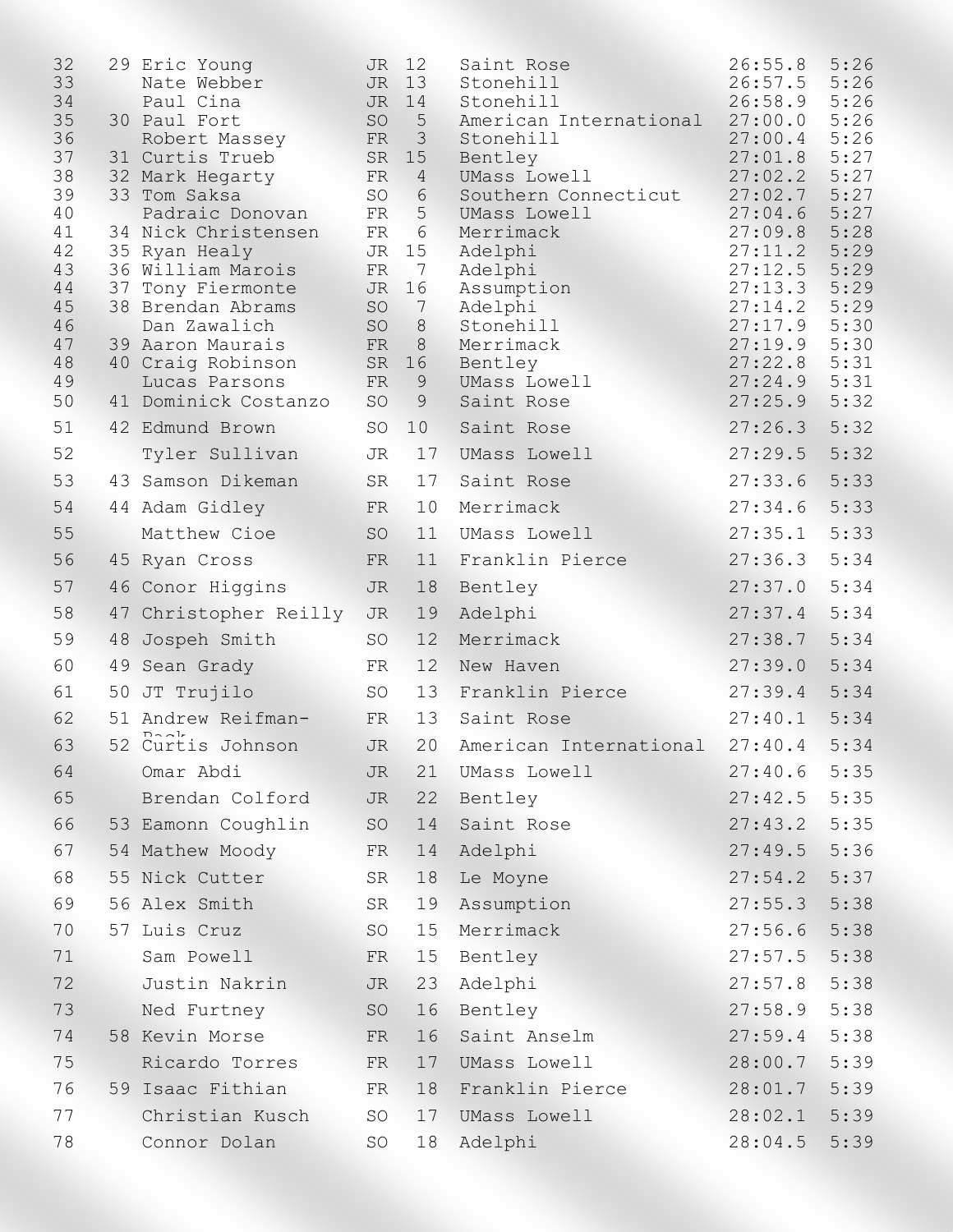| 79  | 60 | Taylor Day-Merrill  | <b>SR</b> | 20 | Assumption           | 28:09.1 | 5:40 |
|-----|----|---------------------|-----------|----|----------------------|---------|------|
| 80  | 61 | John-Scott Lutke    | SO        | 19 | Assumption           | 28:11.2 | 5:41 |
| 81  |    | 62 Colin Delaney    | <b>SR</b> | 21 | Saint Michael's      | 28:11.7 | 5:41 |
| 82  | 63 | Krystopher Lotocky  | FR        | 19 | Saint Rose           | 28:12.1 | 5:41 |
| 83  |    | 64 John Lawrence    | <b>SR</b> | 22 | Merrimack            | 28:17.8 | 5:42 |
| 84  |    | 65 Michael McGee    | SO        | 20 | Merrimack            | 28:24.5 | 5:43 |
| 85  |    | 66 Samuel Montclair | SR        | 23 | Southern Connecticut | 28:24.8 | 5:43 |
| 86  |    | Sherif Ali          | <b>SO</b> | 21 | Merrimack            | 28:29.2 | 5:44 |
| 87  |    | 67 Mike Vagnini     | FR        | 20 | Southern Connecticut | 28:30.2 | 5:45 |
| 88  |    | Jonathan Cahill     | <b>FR</b> | 21 | Saint Rose           | 28:31.2 | 5:45 |
| 89  |    | 68 Erich Grosse     | <b>JR</b> | 24 | Assumption           | 28:31.8 | 5:45 |
| 90  |    | 69 Eric Gallos      | <b>SO</b> | 22 | Franklin Pierce      | 28:36.3 | 5:46 |
| 91  | 70 | Matthew Gonnella    | SO        | 23 | Saint Anselm         | 28:38.1 | 5:46 |
| 92  |    | 71 Mike Marrero     | JR        | 25 | Le Moyne             | 28:42.1 | 5:47 |
| 93  |    | 72 Alex Gilgore     | SO        | 24 | Saint Michael's      | 28:46.1 | 5:48 |
| 94  | 73 | Tyler Fredsall      | SR        | 24 | Southern Connecticut | 28:51.6 | 5:49 |
| 95  |    | Anthony Lacey       | FR        | 22 | Bentley              | 28:52.7 | 5:49 |
| 96  |    | 74 Sean Phayre      | <b>JR</b> | 26 | Assumption           | 28:55.7 | 5:50 |
| 97  |    | Chris Babcock       | <b>SR</b> | 25 | Southern Connecticut | 29:01.4 | 5:51 |
| 98  |    | Nathan Bub          | <b>SR</b> | 26 | Saint Rose           | 29:02.2 | 5:51 |
| 99  |    | Evan Hayner         | FR        | 23 | Saint Rose           | 29:03.0 | 5:51 |
| 100 |    | 75 Luke McCann      | FR        | 24 | Franklin Pierce      | 29:04.6 | 5:51 |
| 101 |    | Daniel Morley       | FR        | 25 | Adelphi              | 29:07.3 | 5:52 |
| 102 |    | 76 Arnold Lane      | SR        | 27 | New Haven            | 29:11.5 | 5:53 |
| 103 |    | 77 Sean Colford     | FR        | 26 | Franklin Pierce      | 29:12.4 | 5:53 |
| 104 |    | 78 Bobby Finnegan   | <b>JR</b> | 27 | Assumption           | 29:12.9 | 5:53 |
| 105 |    | Gregory Bader       | SO        | 25 | Adelphi              | 29:15.9 | 5:54 |
| 106 |    | Sean Nee            | FR        | 27 | Bentley              | 29:18.4 | 5:54 |
| 107 |    | 79 Keith Collazo    | JR        | 28 | Pace                 | 29:21.9 | 5:55 |
| 108 |    | 80 Dana Glubiak     | JR        | 29 | Saint Michael's      | 29:25.5 | 5:56 |
| 109 |    | 81 Chad Messam      | FR        | 28 | New Haven            | 29:26.3 | 5:56 |
| 110 |    | 82 Pete McKenna     | SO        | 26 | Saint Michael's      | 29:26.7 | 5:56 |
| 111 |    | Mark Rini           | SR        | 28 | Assumption           | 29:29.4 | 5:56 |
| 112 |    | Tom Quentin         | <b>JR</b> | 30 | Bentley              | 29:34.5 | 5:57 |
| 113 |    | 83 Ryan Parris      | SO        | 27 | New Haven            | 29:35.4 | 5:58 |
| 114 |    | Dan Biales          | SR        | 29 | Bentley              | 29:39.3 | 5:58 |
| 115 |    | Michael Hoye        | SR        | 30 | Assumption           | 29:39.7 | 5:58 |
| 116 |    | Alexander Triana    | FR        | 29 | Saint Rose           | 29:41.6 | 5:59 |
| 117 |    | 84 Christian Cobb   | JR        | 31 | Le Moyne             | 29:46.6 | 6:00 |
| 118 |    | 85 Adam Zinger      | FR        | 30 | Le Moyne             | 29:47.5 | 6:00 |
| 119 |    | Jason Lefavor       | JR        | 32 | Merrimack            | 29:58.5 | 6:02 |
| 120 |    | Mike Frappier       | FR        | 31 | Franklin Pierce      | 30:01.1 | 6:03 |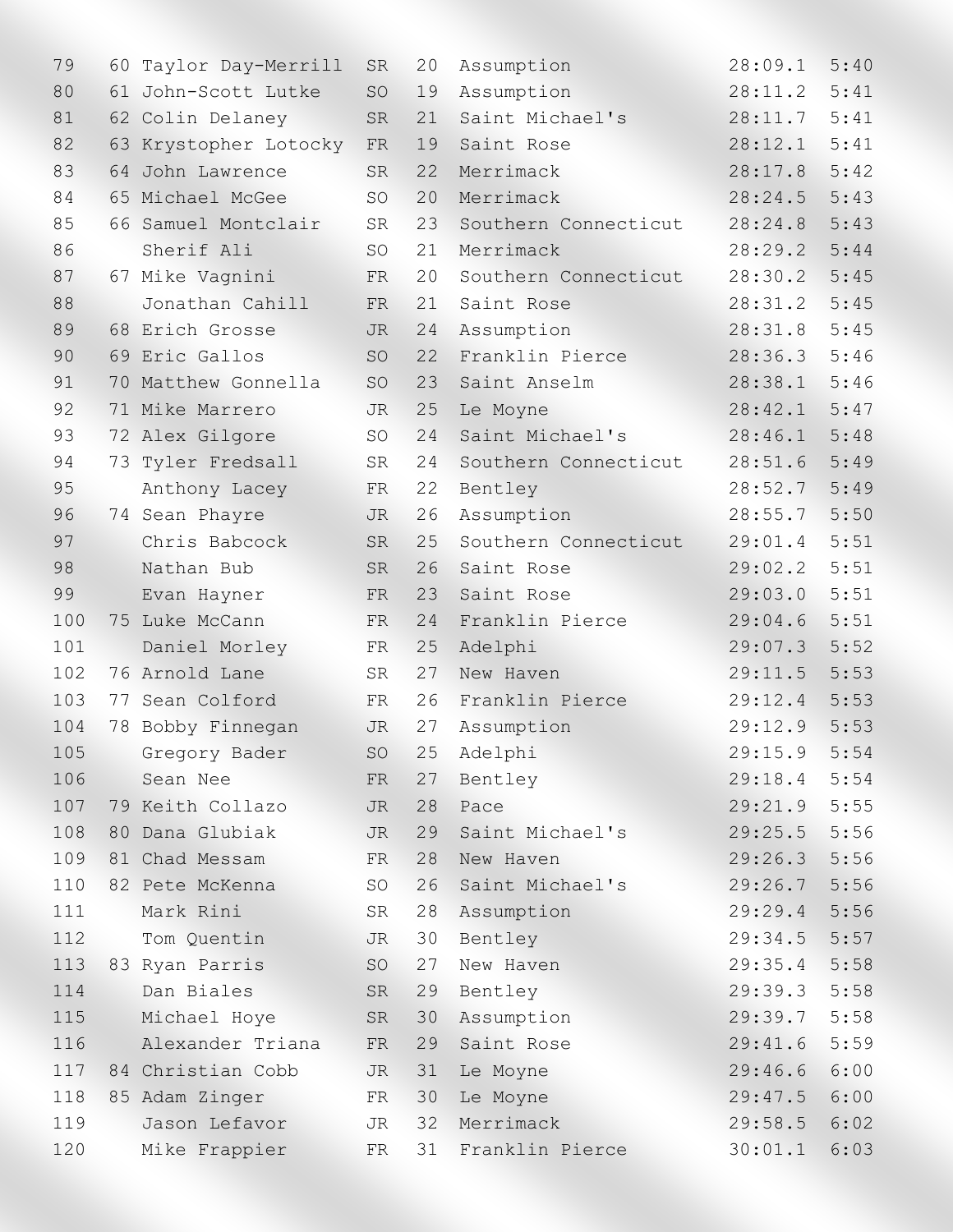| 121 |    | 86 Devin Rose         | <b>FR</b> | 32           | New Haven              | 30:01.5      | 6:03 |
|-----|----|-----------------------|-----------|--------------|------------------------|--------------|------|
| 122 |    | 87 Garrett Hammond    | SO        | 28           | Southern New Hampshire | 30:06.6      | 6:04 |
| 123 |    | Jocob Smith           | <b>SR</b> | 31           | Assumption             | 30:18.4      | 6:06 |
| 124 |    | 88 Marvin Azor        | <b>JR</b> | 33           | New Haven              | 30:22.0      | 6:07 |
| 125 |    | 89 Sean Connolly      | SO        | 29           | Saint Anselm           | 30:23.1      | 6:07 |
| 126 |    | 90 Ryan Denver        | FR        | 33           | Pace                   | 30:35.3      | 6:10 |
| 127 |    | 91 Nathaniel Stiles   | FR        | 34           | Southern New Hampshire | 30:41.5      | 6:11 |
| 128 |    | 92 Chris Low          | <b>SO</b> | 30           | Southern New Hampshire | 30:48.1      | 6:12 |
| 129 |    | 93 Chris Carlson      | SO        | 31           | Pace                   | 30:49.4      | 6:13 |
| 130 |    | 94 Brian Higgins      | FR        | 35           | Saint Anselm           | 30:49.7      | 6:13 |
| 131 |    | Michael Weselcouch    | JR        | 34           | Assumption             | 30:54.6      | 6:14 |
| 132 |    | Robert Festa          | FR        | 36           | Adelphi                | 31:00.6      | 6:15 |
| 133 |    | 95 Steve Weng         | <b>JR</b> | 35           | Saint Michael's        | 31:03.6      | 6:15 |
| 134 |    | 96 Jack Loomis        | FR        | 37           | Saint Michael's        | 31:11.8      | 6:17 |
| 135 |    | 97 Christopher Parent | SO        | 32           | Saint Anselm           | 31:14.8      | 6:18 |
| 136 |    | David Rondinone       | JR        | 36           | Assumption             | 31:19.3      | 6:19 |
| 137 |    | Brad Dumais           | FR        | 38           | Franklin Pierce        | 31:23.2      | 6:19 |
| 138 |    | 98 Isaiah St. Pierre  | SO        | 33           | Saint Michael's        | 31:23.9      | 6:19 |
| 139 | 99 | Josh Keeler           | FR        | 39           | Le Moyne               | 31:27.9      | 6:20 |
| 140 |    | Colin Marshall        | <b>SR</b> | 32           | Saint Michael's        | 31:30.2      | 6:21 |
| 141 |    | Brian Rivera          | <b>JR</b> | 37           | Saint Michael's        | 31:31.1      | 6:21 |
| 142 |    | 100 Andrew Cunningham | FR        | 40           | New Haven              | 31:31.3      | 6:21 |
| 143 |    | 101 Robert O'Donnell  | FR        | 41           | Saint Anselm           | 31:40.1      | 6:23 |
| 144 |    | 102 John Netto        | JR        | 38           | Pace                   | 31:45.6      | 6:24 |
| 145 |    | 103 Brendan McCormick | <b>SO</b> | 34           | Saint Anselm           | 31:54.3      | 6:26 |
| 146 |    | Frank DiStefano       | SO        | 35           | Adelphi                | 31:59.9      | 6:27 |
|     |    | 147 104 Kyle Cole     | FR        | 42           | Le Moyne               | 31:59.9 6:27 |      |
| 148 |    | 105 Mychael Lotocky   | FR        | 43           | Pace                   | 32:15.9      | 6:30 |
| 149 |    | Christian Malarsie    | JR        | 39           | Assumption             | 32:19.9      | 6:31 |
| 150 |    | Aaron Gentile         | FR        | 44           | Saint Michael's        | 32:21.9      | 6:31 |
| 151 |    | Sam Fogg              | FR        | 45           | Saint Michael's        | 32:48.4      | 6:36 |
| 152 |    | Myles Dechane         | JR        | 40           | Merrimack              | 32:54.4      | 6:38 |
| 153 |    | Luis Tejada           | FR        | 46           | Saint Rose             | 32:59.2      | 6:39 |
| 154 |    | Sean Curtis           | JR        | 41           | Saint Anselm           | 33:01.2      | 6:39 |
| 155 |    | Robert Gonsalves      | SR        | 33           | Assumption             | 33:19.3      | 6:43 |
| 156 |    | Andrew Young          | FR        | 47           | Saint Michael's        | 33:35.7      | 6:46 |
| 157 |    | Patrick Smith         | <b>SR</b> | 34           | Saint Michael's        | 33:53.3      | 6:50 |
|     |    | 158 106 Doug Coulters | GR        | $\mathbf{1}$ | Southern New Hampshire | 34:09.3      | 6:53 |
| 159 |    | Garrett Davis         | FR        | 48           | New Haven              | 34:18.8      | 6:55 |
| 160 |    | 107 Alex Mukdaprakorn | JR        | 42           | Southern New Hampshire | 34:52.1      | 7:01 |
| 161 |    | 108 Jason Grotton     | JR        | 43           | Southern New Hampshire | 34:56.8      | 7:02 |
| 162 |    | Jason Fisher          | FR        | 49           | New Haven              | 35:55.1      | 7:14 |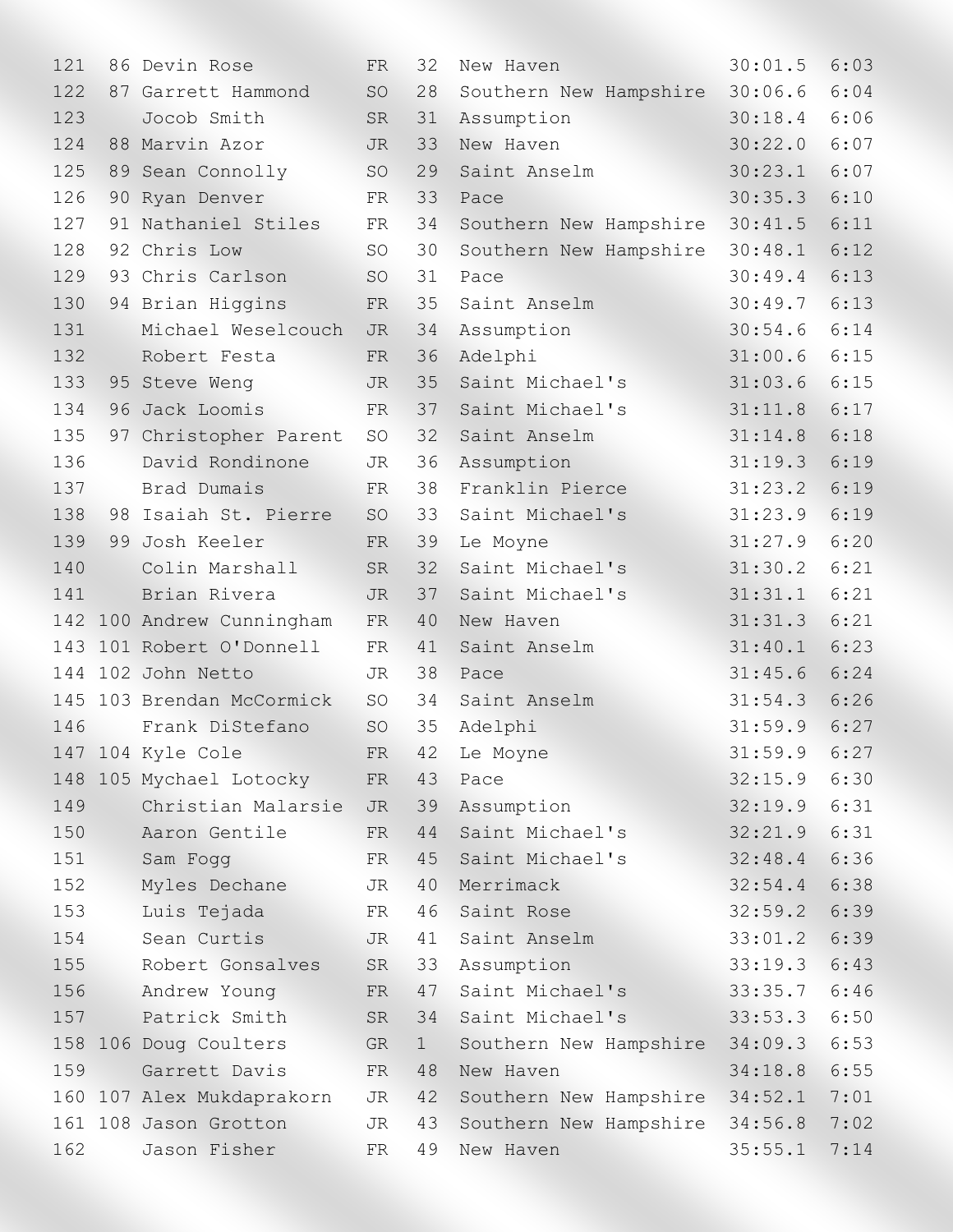## TEAM SCORE

|                                                                                                                |                                       | <b>60 Stonehill</b>                                                                                                                          |                                                             | $(26:05.4 \quad 130:26.8 \quad 0:24.2)$                                   |  |
|----------------------------------------------------------------------------------------------------------------|---------------------------------------|----------------------------------------------------------------------------------------------------------------------------------------------|-------------------------------------------------------------|---------------------------------------------------------------------------|--|
| ı<br>$\mathbf{2}$<br>3<br>$\sqrt{4}$<br>5<br>$\epsilon$<br>$7\phantom{.}$                                      | 8<br>9<br>13 <sup>7</sup><br>14<br>16 | Bryan Wilcox<br>Tim Johnson<br>Sean Hanlon<br>Michael Amirault<br>Daniel Gordon<br>(18) Ethan Penney<br>(23) Stephen Leonard                 | <b>SO</b><br>SR<br>SR<br><b>JR</b><br>SO<br>SR<br><b>JR</b> | 25:50.8<br>26:01.1<br>26:08.5<br>26:11.4<br>26:15.0<br>26:18.6<br>26:30.0 |  |
| 2.                                                                                                             |                                       | <b>61 American International</b><br>129:13.2 1:57.4                                                                                          |                                                             | (25:50.7                                                                  |  |
| T<br>$\sqrt{2}$<br>$\mathfrak{Z}$<br>$\overline{4}$<br>5<br>$\sqrt{6}$<br>$7\phantom{.}$                       | ı.<br>12<br>21                        | Michael Biwott<br>3 Glarius Rop<br>Jason Phillips<br>Jeremy Antivo<br>24 Peter Gatundu<br>(30) Paul Fort<br>(52) Curtis Johnson              | FR<br>SR<br>JR<br>SO<br><b>JR</b><br>SO<br>JR               | 24:41.3<br>25:17.5<br>26:06.7<br>26:29.0<br>26:38.7<br>27:00.0<br>27:40.4 |  |
| 3.                                                                                                             |                                       | <b>63 UMass Lowell</b>                                                                                                                       |                                                             | $(25:53.9 \quad 129:29.1 \quad 1:53.7)$                                   |  |
| 1<br>$\sqrt{2}$<br>$\mathcal{S}$<br>$\sqrt{4}$<br>$\mathsf S$<br>$\sqrt{6}$<br>7                               | $\overline{2}$                        | Jeff Veiga<br>5 Eric McDonald<br>11 Chris Estrella<br>20 Brendan Adams<br>25 Ben Pare<br>(27) Brian Donovan<br>(32) Mark Hegarty             | <b>SR</b><br>SR<br>JR<br>SO<br>JR<br>JR<br>FR               | 24:48.9<br>25:32.0<br>26:03.0<br>26:22.6<br>26:42.6<br>26:48.6<br>27:02.2 |  |
| 4.                                                                                                             |                                       | <b>96 Bentley</b>                                                                                                                            |                                                             | $(26:24.5 \quad 132:02.3 \quad 1:16.4)$                                   |  |
| T<br>$\mathbf{2}$<br>3<br>$4\overline{ }$<br>5<br>$6\overline{)}$<br>$\overline{7}$                            | 7<br>17                               | Rob Dextradeur<br>15 Sean Maguire<br>John Drago<br>26 Teddy Farley<br>31 Curtis Trueb<br>(40) Craig Robinson<br>(46) Connor Higgins          | SR<br>SR<br>SR<br>SR<br>SR<br>SR<br>JR N                    | 25:45.4<br>26:12.3<br>26:16.6<br>26:46.2<br>27:01.8<br>27:22.8<br>27:37.0 |  |
| 5.                                                                                                             | ==============                        | 137 Adelphi<br>==========================                                                                                                    |                                                             | $(26:44.9 \quad 133:44.5 \quad 1:37.4)$                                   |  |
| $\mathbf 1$<br>$\overline{c}$<br>$\mathcal{S}$<br>$\sqrt{4}$<br>$\overline{5}$<br>$\sqrt{6}$<br>$\overline{7}$ | 6                                     | Andrew Coelho<br>22 David DeSalvo<br>35 Ryan Healy<br>36 William Marois<br>38 Brendan Abrams<br>(47) Christopher Reilly<br>(54) Mathew Moody | SR<br><b>JR</b><br>JR<br>FR<br>SO<br>JR 27:37.4<br>FR       | 25:36.8<br>26:29.8<br>27:11.2<br>27:12.5<br>27:14.2<br>27:49.5            |  |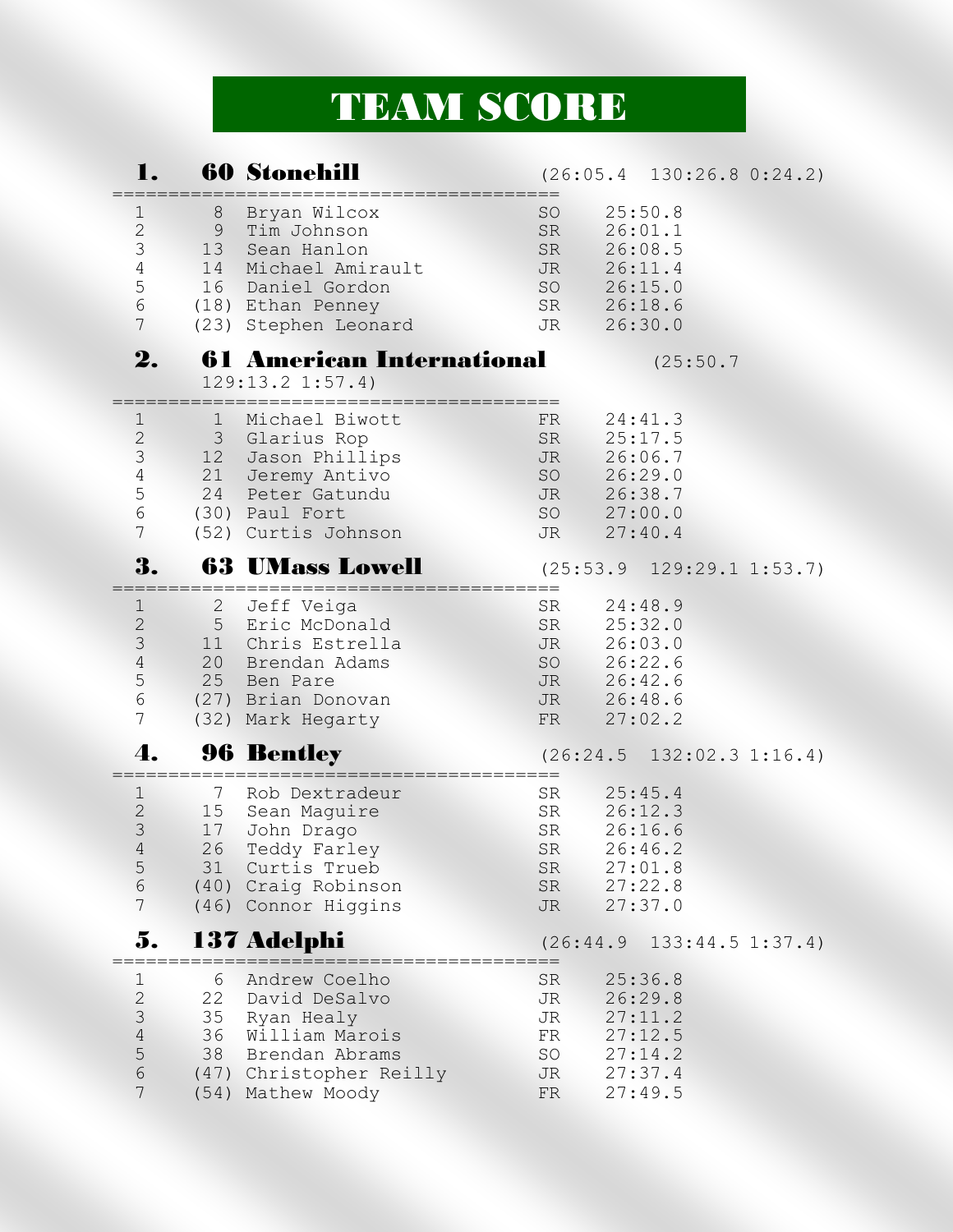| 6.                                                                                                              |                            | <b>141 Southern Connecticut</b> (26:45.7 133:48.1 2:58.3)                                                                                            |                                                               |                                                                           |                                         |
|-----------------------------------------------------------------------------------------------------------------|----------------------------|------------------------------------------------------------------------------------------------------------------------------------------------------|---------------------------------------------------------------|---------------------------------------------------------------------------|-----------------------------------------|
| $\mathbf 1$<br>$\mathbf{2}$<br>$\mathfrak{Z}$<br>$\sqrt{4}$<br>$\mathbf 5$<br>$6\overline{6}$<br>$\overline{7}$ | 4<br>10                    | Brian Nill<br>Joshua Perry<br>28 Asher Brandt<br>33 Tom Saksa<br>66 Samuel Montclair<br>(67) Mike Vagnini<br>(73) Tyler Fredsall                     | SR<br>SR<br>JR<br>SO<br>SR 28:24.8<br>FR 28:30.2<br>SR        | 25:26.5<br>26:02.7<br>26:51.4<br>27:02.7<br>28:51.6                       |                                         |
| 7.                                                                                                              |                            | <b>206 Saint Rose</b>                                                                                                                                |                                                               |                                                                           | $(27:24.4$ 137:01.7 0:44.3)             |
| $\mathbf 1$<br>$\mathbf{2}$<br>$\mathfrak{Z}$<br>$\sqrt{4}$<br>$\mathsf S$<br>$\epsilon$<br>$\overline{7}$      | 29<br>41<br>42             | Eric Young<br>Dominick Costanzo<br>Edmund Brown<br>43 Samson Dikeman<br>51 Andrew Reifman-Packett<br>(53) Eamonn Coughlin<br>(63) Krystopher Lotocky | <b>JR</b><br>SO<br>SO<br>SR<br>FR 27:40.1<br>SO 27:43.2<br>FR | 26:55.8<br>27:25.9<br>27:26.3<br>27:33.6<br>28:12.1                       |                                         |
| 8.                                                                                                              |                            | <b>222 Merrimack</b>                                                                                                                                 |                                                               |                                                                           | (27:32.0 137:39.6 0:46.8)               |
| $\mathbf 1$<br>$\mathbf{2}$<br>$\mathsf 3$<br>$\sqrt{4}$<br>5<br>$6\,$<br>$\overline{7}$                        | 34<br>39<br>44<br>48<br>57 | Nick Christensen<br>Aaron Maurais<br>Adam Gidley<br>Jospeh Smith<br>Luis Cruz<br>(64) John Lawrence<br>(65) Michael McGee                            | FR<br>FR<br>FR<br>SO<br>SO<br>SR<br>SO                        | 27:09.8<br>27:19.9<br>27:34.6<br>27:38.7<br>27:56.6<br>28:17.8<br>28:24.5 |                                         |
| 9.                                                                                                              |                            | <b>242 Franklin Pierce</b>                                                                                                                           |                                                               |                                                                           | $(27:39.3 \t138:16.1 \t2:13.9)$         |
| $1\,$<br>$\mathbf{2}$<br>$\mathfrak{Z}$<br>$\overline{4}$<br>5<br>6<br>7                                        | 19<br>45<br>50<br>59<br>69 | Colton Ham<br>Ryan Cross<br>JT Trujilo<br>Isaac Fithian<br>Eric Gallos<br>(75) Luke McCann<br>(77) Sean Colford                                      | FR<br>FR<br>SO<br>FR<br>SO<br>FR<br>FR                        | 26:22.4<br>27:36.3<br>27:39.4<br>28:01.7<br>28:36.3<br>29:04.6<br>29:12.4 |                                         |
| 10.                                                                                                             |                            | 282 Assumption                                                                                                                                       |                                                               |                                                                           | $(28:00.2 \quad 140:00.7 \quad 1:18.5)$ |
| $\mathbf 1$<br>$\mathbf{2}$<br>$\mathfrak{Z}$<br>$\overline{4}$<br>5<br>$6\,$<br>$\overline{7}$                 | 37<br>56<br>61             | Tony Fiermonte<br>Alex Smith<br>60 Taylor Day-Merrill<br>John-Scott Lutke<br>68 Erich Grosse<br>(74) Sean Phayre<br>(78) Bobby Finnegan              | JR<br>SR<br>SR<br>SO<br>JR<br><b>JR</b><br><b>JR</b>          | 27:13.3<br>27:55.3<br>28:09.1<br>28:11.2<br>28:31.8<br>28:55.7<br>29:12.9 |                                         |
| 11.                                                                                                             |                            | <b>375 New Haven</b>                                                                                                                                 |                                                               |                                                                           | $(29:10.8 \quad 145:53.7 \quad 2:22.5)$ |
| $\mathbf 1$<br>$\mathbf{2}$<br>$\mathfrak{Z}$<br>$\sqrt{4}$<br>5<br>6<br>7                                      | 49<br>76<br>86             | Sean Grady<br>Arnold Lane<br>81 Chad Messam<br>83 Ryan Parris<br>Devin Rose<br>(88) Marvin Azor<br>(100) Andrew Cunningham                           | FR<br>SR<br>FR<br>SO<br>FR<br>JR<br>FR                        | 27:39.0<br>29:11.5<br>29:26.3<br>29:35.4<br>30:01.5<br>30:22.0<br>31:31.3 |                                         |